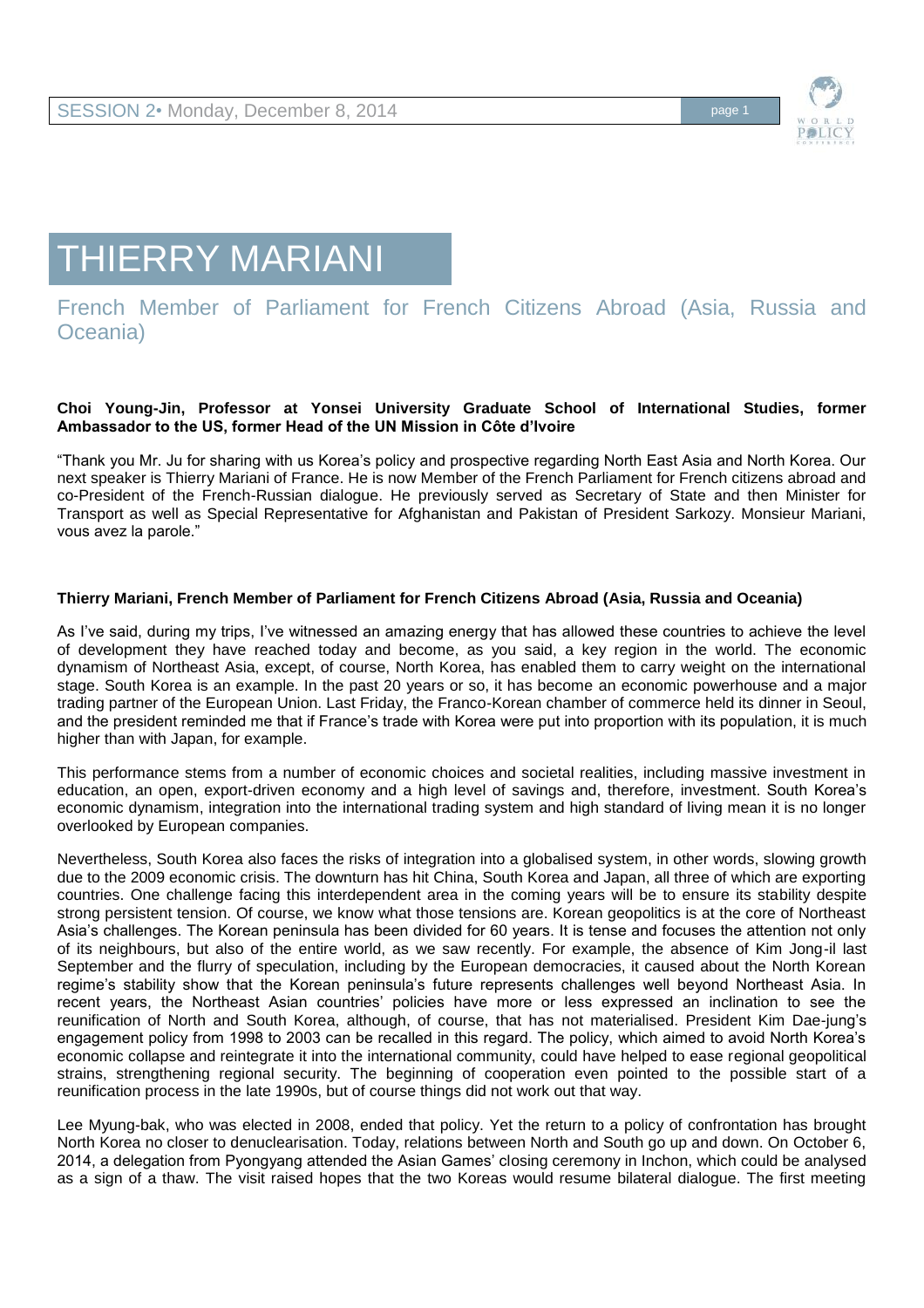

since 2007 of senior North and South Korean military officials on 15 October 2014 can also be mentioned. But at the same time, certain facts recall that strains persist. The thaw did not occur and the North Korean question remains unresolved. Despite warnings, the international community also seems unable to ease tensions.

Meanwhile, North Korea has shown an ability to resist. Nobody knows the extent of the people's real backing for the North Korean regime, but the traumatism of a fratricidal war and the memories of a decades-long division against the backdrop of the Cold War mean that some people have gradually come to see the split as normal.

Of course, disagreements in Northeast Asia, including territorial and historical disputes, must be managed and settled peacefully. Attempts at dialogue and negotiation exist. After the crisis in October 2002, when a nuclear weapons programme was discovered, six-party talks between the two Koreas, the United States, Japan, China and Russia were launched in 2003. They aimed to find a peaceful outcome to the security problem raised by North Korea's nuclear programme. The discussions failed because North Korea continued developing atomic weapons.

Today, various hypotheses for dismantling North Korea's nuclear programme can be considered. Chaesung Chun, who teaches international relations at Seoul National University, has ranked them into three groups. The first involves resuming talks in order to identify ways of dismantling North Korea's nuclear facilities and requiring Pyongyang to declare all its nuclear programmes. The second is based on the idea that North Korea will not give up its nuclear ambitions. The third minimises reciprocal actions with North Korea and awaits a positive response to finally begin productive talks.

At this point, I'd like to quickly discuss the hypothesis of talks resuming. It seems to me that despite the difficulties of the first attempts, the six-party talks and multilateral negotiations remain indispensable. Even if the negotiations did not achieve the expected result—they have been deadlocked since North Korea pulled out in April 2009—they have allowed a pragmatic approach.

If talks start up again, the countries at the bargaining table will not only have to set up a denuclearisation process, but also diversify the talking points. As the previous speaker said, the framework of six-party talks can be an opportunity to launch new negotiations on other regional questions, such as maritime issues, environmental protection or economic integration. In other words, even if the talks fail to dissuade North Korea to stop testing nuclear weapons, they can serve as a lever to foster dialogue and strengthen diplomatic, economic or military cooperation. That is one of the strategies the United Nations Secretary General mentioned at the East Asia summit on November 13, 2014. He recalled the need for Asian countries to widen their coordination and consider setting up a new security framework for closer regional cooperation, especially in Northeast Asia. A resumption of talks is plausible. On November 25, 2014, the North Korean leader's special envoy and Russia's President Vladimir Putin agreed to speed up efforts to start sixparty talks on Pyongyang's nuclear programme. Last week, Seoul's representative at these discussions was in Russia to discuss the region's security situation with his Russian counterpart. Chinese officials are also very interested in these talks.

In conclusion, North Korea's transformation and integration into the international community, if it comes about, will obviously be gradual. Chung In Moon, who teaches at the University of Yonse, says it should be encouraged. Economic ties are one way to do that. Take China and Japan, for example. They have their differences, but economic pragmatism wins out. Despite political tension, trade between them has increased. Of course, economic ties will not force them to make their political views converge, but they can be a way to approach the countries of Northeast Asia, especially North Korea, which today does not take part in the global system we know, although China's economic ties with North Korea have grown stronger since the early 2000s. Trade between the Koreas has also grown, to \$1.8 billion in 2008, making North Korea South Korea's second-leading trading partner after China.

The Korean peninsula remains an issue for Northeast Asia's future. Various scenarios still envision the prospect of Korean reunification, no matter far-off that may seem. Having discussed the issue with Korean parliamentarians, I must say that willingness or enthusiasm does not always seem to be in evidence. Of course, everybody wants détente and peaceful relations between the two countries, but both sides seem worried about reunification: German reunification took a while, despite the fact that the economic gap was much narrower than it is between North and South Korea. The return of a Cold War climate would not be helpful to bringing North and South closer together. The